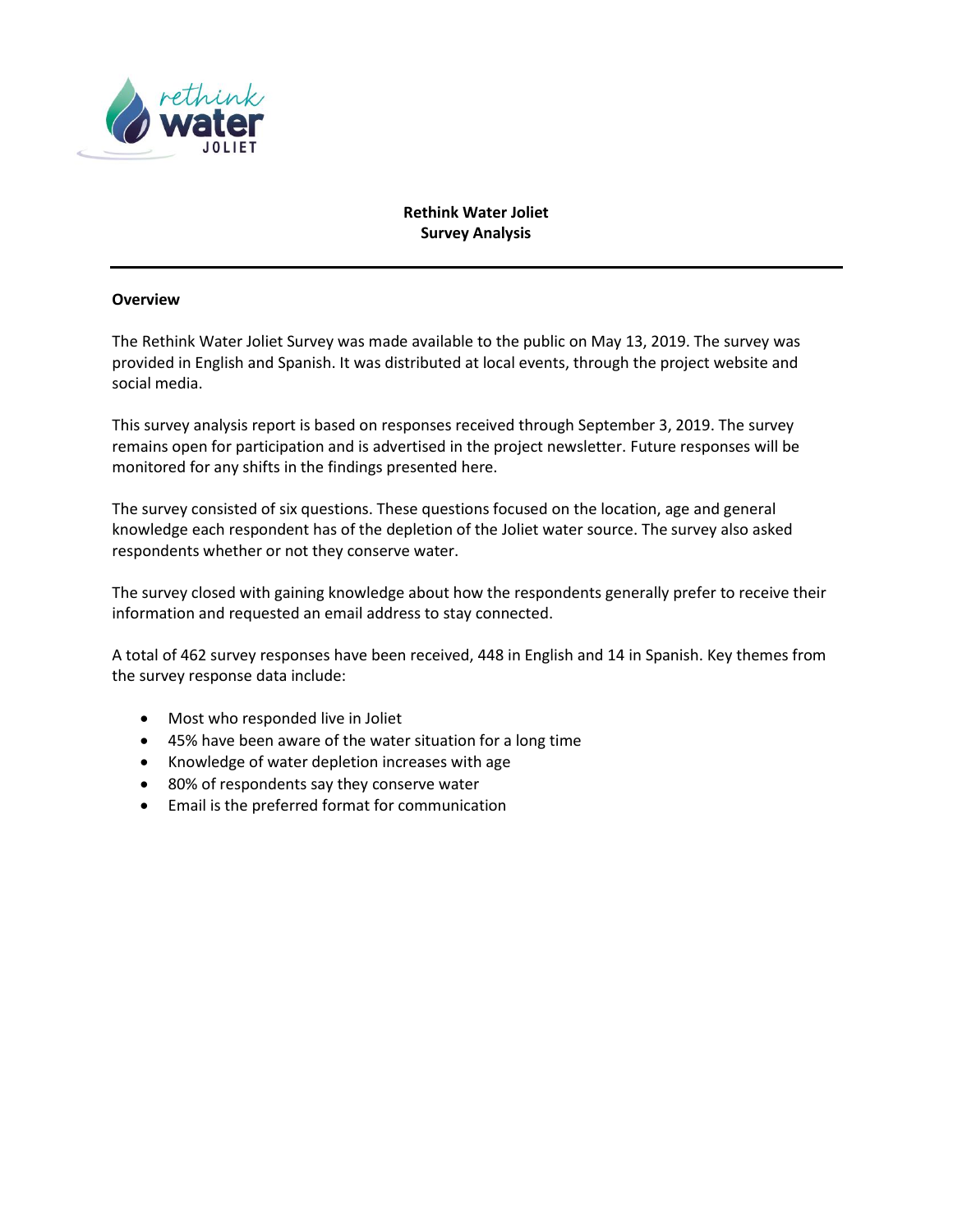

### **Question 1:**

### **Check all that apply.**

- *I live in Joliet*
- *I work in Joliet*
- *I own a business in Joliet*
- *I live and/or work in Will County but not in Joliet*
- *None of the above*



*Respondents: 459*

Question one was designed to gain a general sense of if the respondents reside and/or work in the city. Knowing whether respondents live and/or work in Joliet informs us if we are reaching the intended audience.

| <b>ANSWER CHOICES</b>                               | <b>RESPONSES</b> |     |
|-----------------------------------------------------|------------------|-----|
| I live in Joliet                                    | 67%              | 398 |
| I work in Joliet                                    | 20%              | 122 |
| I own a business in Joliet                          | 4%               | 26  |
| I live and/or work in Will County but not in Joliet | 6%               | 37  |
| None of the above                                   | 3%               | 16  |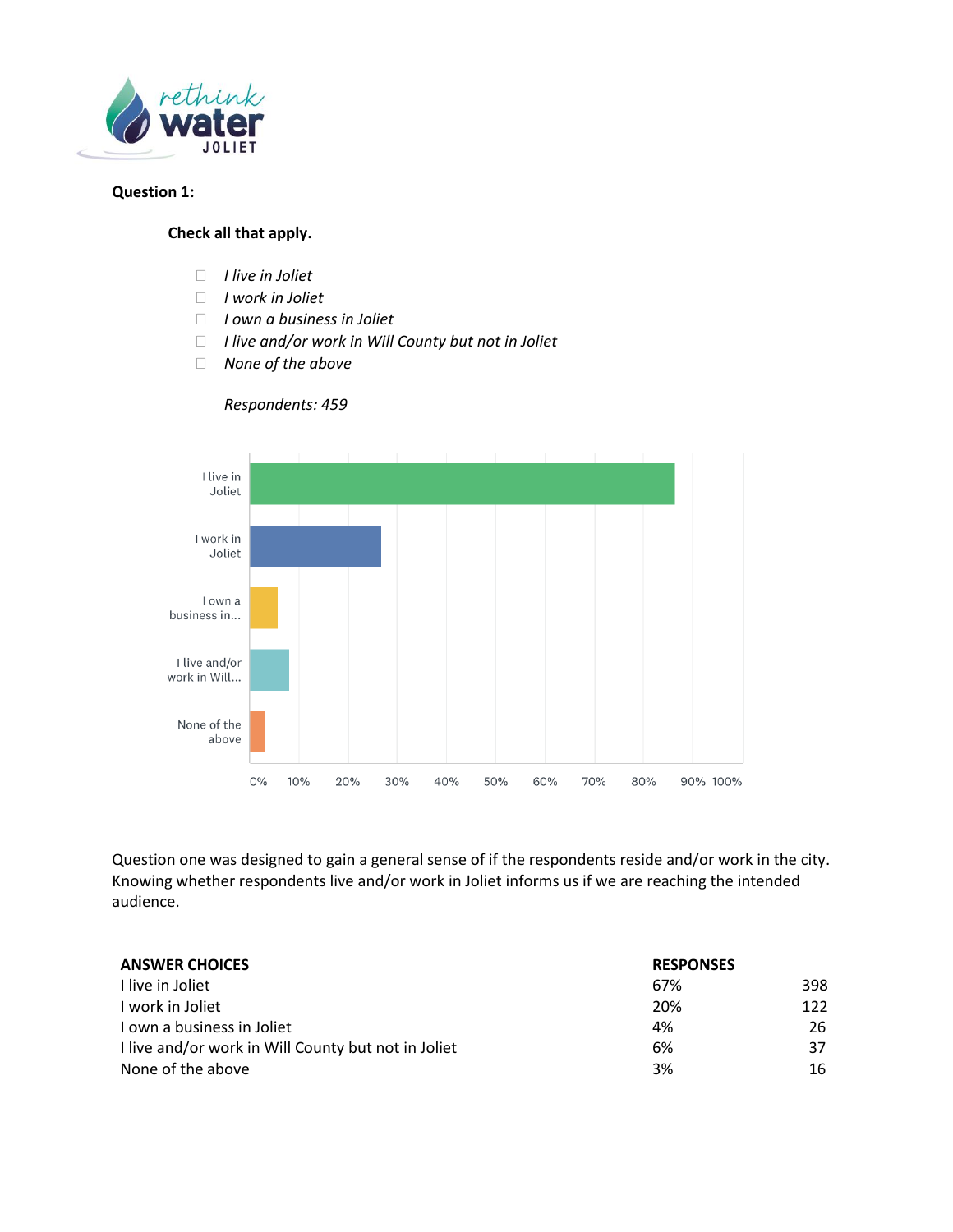

# **Question 2:**

**How old are you?**

- *Under 18*
- *18-24*
- *25-34*
- *35-44*
- *45-54*
- *55-64*
- *65+*

*Respondents: 456*



Knowing the age of respondents will help us target future messages and educational campaign.

| <b>ANSWER CHOICES</b> | <b>RESPONSES</b> |     |
|-----------------------|------------------|-----|
| Under 18              | 0%               | 0   |
| 18-24                 | 2%               | 9   |
| 25-34                 | 16%              | 73  |
| 35-44                 | 22%              | 100 |
| 45-54                 | 22%              | 99  |
| 55-64                 | 20%              | 95  |
| $65+$                 | 18%              | 80  |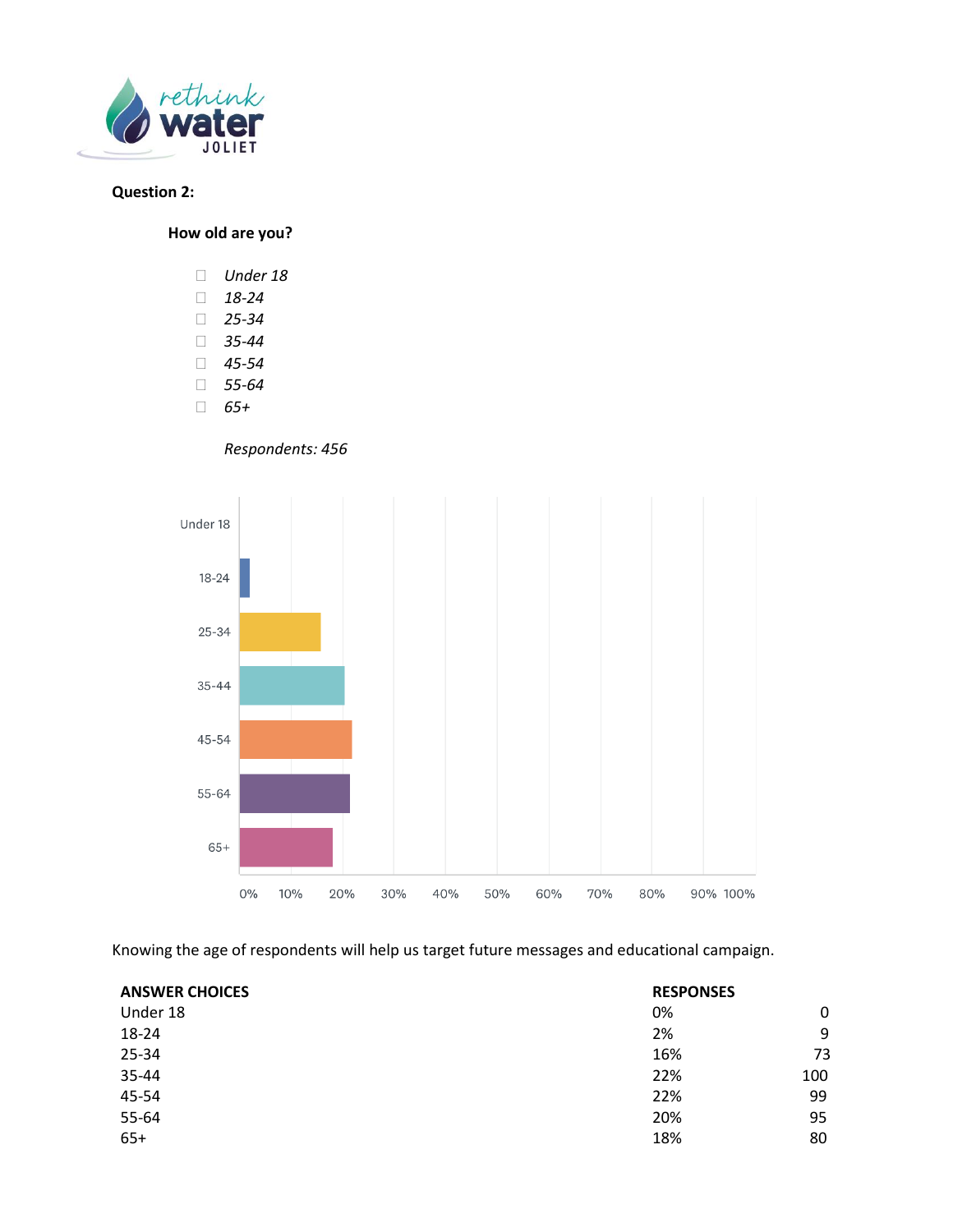

#### **Question 3:**

#### **How long have you been aware the City of Joliet's water source is being depleted?**

- *It's been coming for a long time.*
- *Just heard about it in the last few months.*
- *Joliet has a water issue?*



*Respondents: 461*

Understanding respondents' level of knowledge regarding the depletion of the aquifer is important to gauge how much of the community is aware of Joliet's current water situation.

| <b>ANSWER CHOICES</b>                       | <b>RESPONSES</b> |     |
|---------------------------------------------|------------------|-----|
| It's been coming for a long time.           | 45%              | 205 |
| Just heard about it in the last few months. | 36%              | 167 |
| Joliet has a water issue?                   | 19%              | 89  |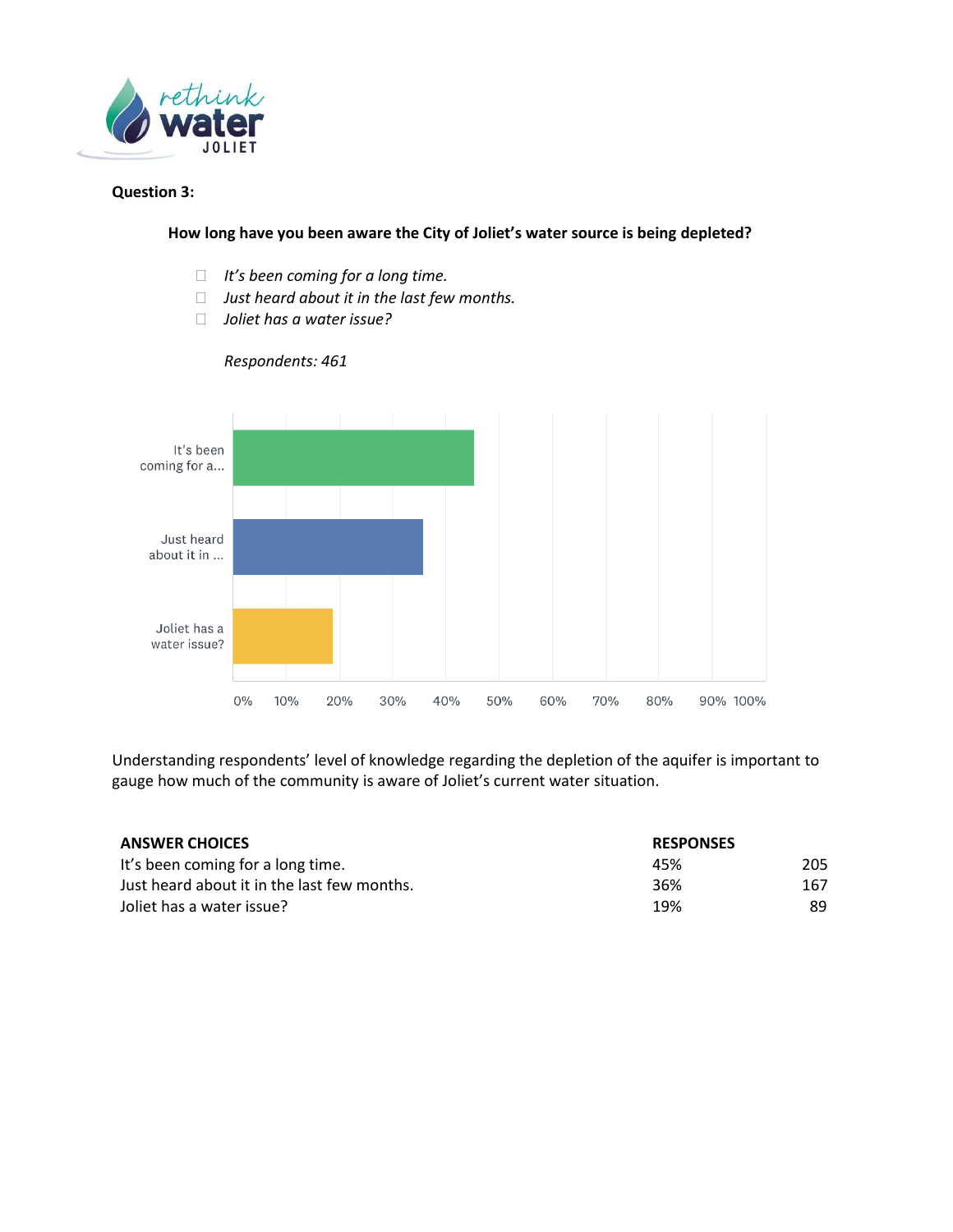

## **Question 2 and 3 Analysis:**

|           | It's been<br>coming for a<br>long time. | Just heard<br>about it in the<br>last few months. | Joliet has a<br>water issue? |
|-----------|-----------------------------------------|---------------------------------------------------|------------------------------|
| Under 18  |                                         |                                                   |                              |
| $18 - 24$ | 1                                       | 4                                                 | 4                            |
| 25-34     | 15                                      | 33                                                | 23                           |
| 35-44     | 29                                      | 45                                                | 25                           |
| 45-54     | 41                                      | 40                                                | 18                           |
| 55-64     | 64                                      | 22                                                | 9                            |
| $65+$     | 49                                      | 20                                                | 10                           |

Understanding the age and amount of knowledge each respondent has of the current water situation in Joliet is important.

The group that is most aware of the issue is between the age of 55 and 64 (67%) followed closely by those over 65 (62%). The respondents between the age of 35 and 44 are the age range with the highest percentage (45%) of respondents that just became aware of the issue. Out of those who took the survey, respondents between the age of 18 and 24 are most unaware of the issue at 44%.

By narrowing down the level of knowledge by age, it will be determined how to target future education to the public.

There were no respondents below the age of 18 that answered the survey.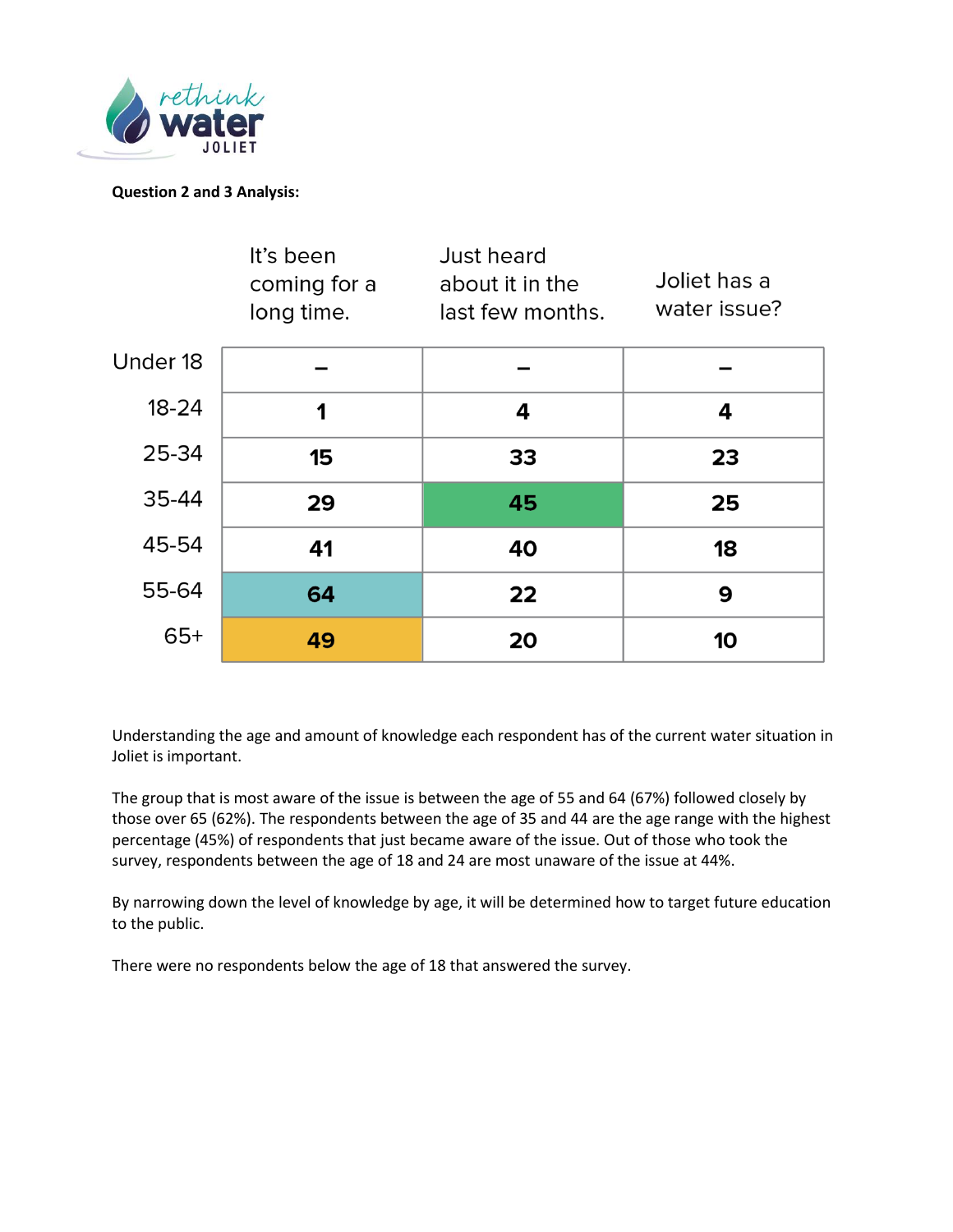

# **Question 4:**

**Do you conserve water?**

*Yes*

 *No Respondents: 460* Yes **No**  $0\%$ 20% 40% 50% 60% 80% 10% 30% 70% 90% 100%

With an 80% response rate for conserving water, it appears those who responded to the survey care about conservation.

| <b>ANSWER CHOICES</b> | <b>RESPONSES</b> |     |
|-----------------------|------------------|-----|
| Yes.                  | 80%              | 369 |
| No.                   | 20%              | 91  |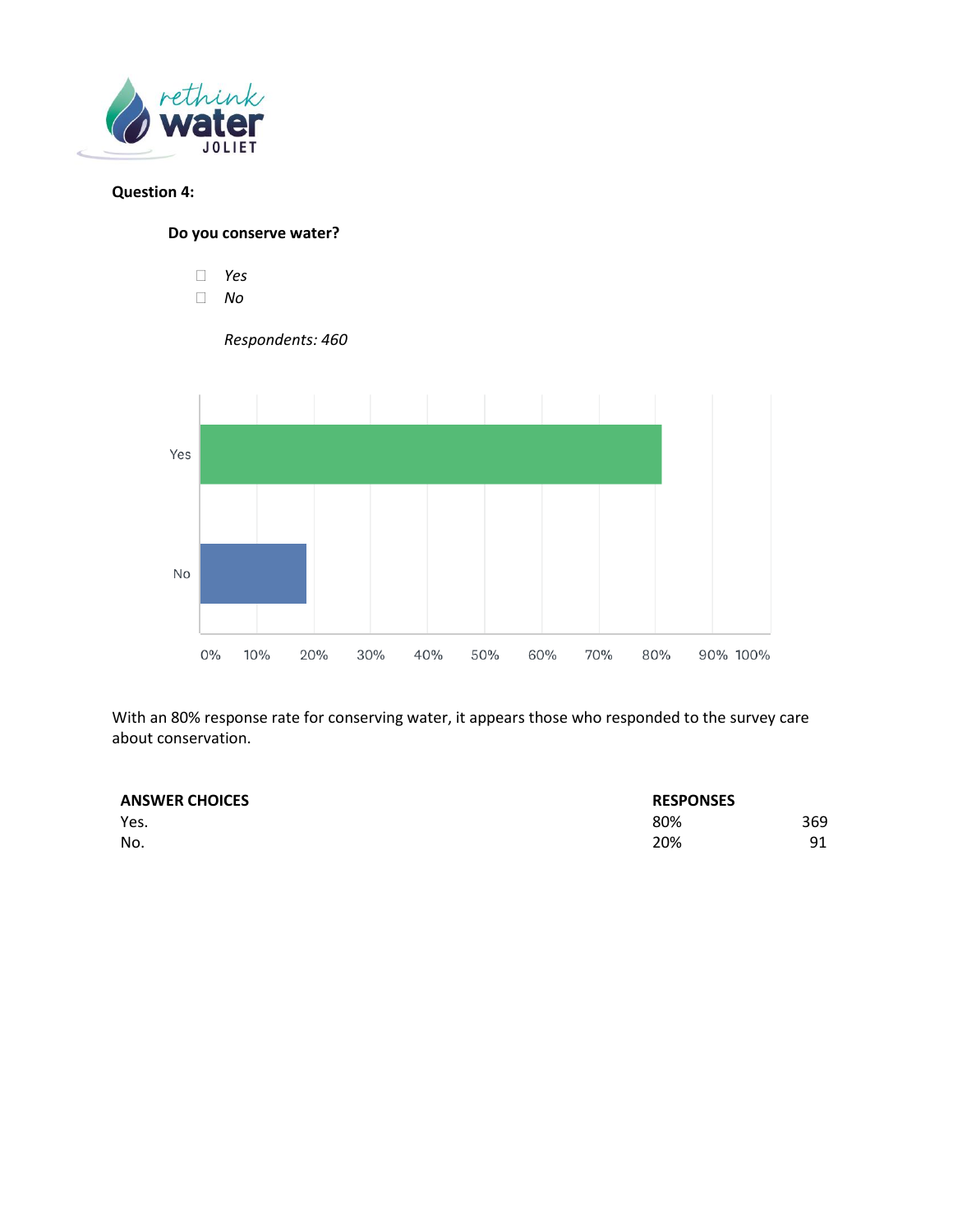

### **Question 5:**

**How do you prefer to receive information? Check all that apply.**

- *Email*
- *Mail*
- *Website*
- *Newspaper*
- *Social Media/Facebook*
- *City Newsletter*
- *In Person Meeting*
- *Other (please specify)*

#### *Respondents: 461*



Knowing how respondents prefer to receive their information will help us utilize the most popular formats in the future.

| <b>ANSWER CHOICES</b>  | <b>RESPONSES</b> |     |
|------------------------|------------------|-----|
| Email                  | 33%              | 268 |
| Mail                   | 16%              | 137 |
| Website                | 11%              | 87  |
| Newspaper              | 9%               | 77  |
| Social Media/Facebook  | 13%              | 104 |
| <b>City Newsletter</b> | 14%              | 114 |
| In Person Meeting      | 3%               | 24  |
| Other (please specify) | 1%               | 9   |

*Other answers include: Council, I don't, texting, bill insert, TV, podcast, neighborhood meetings, printed on the water bill, no, and text.*